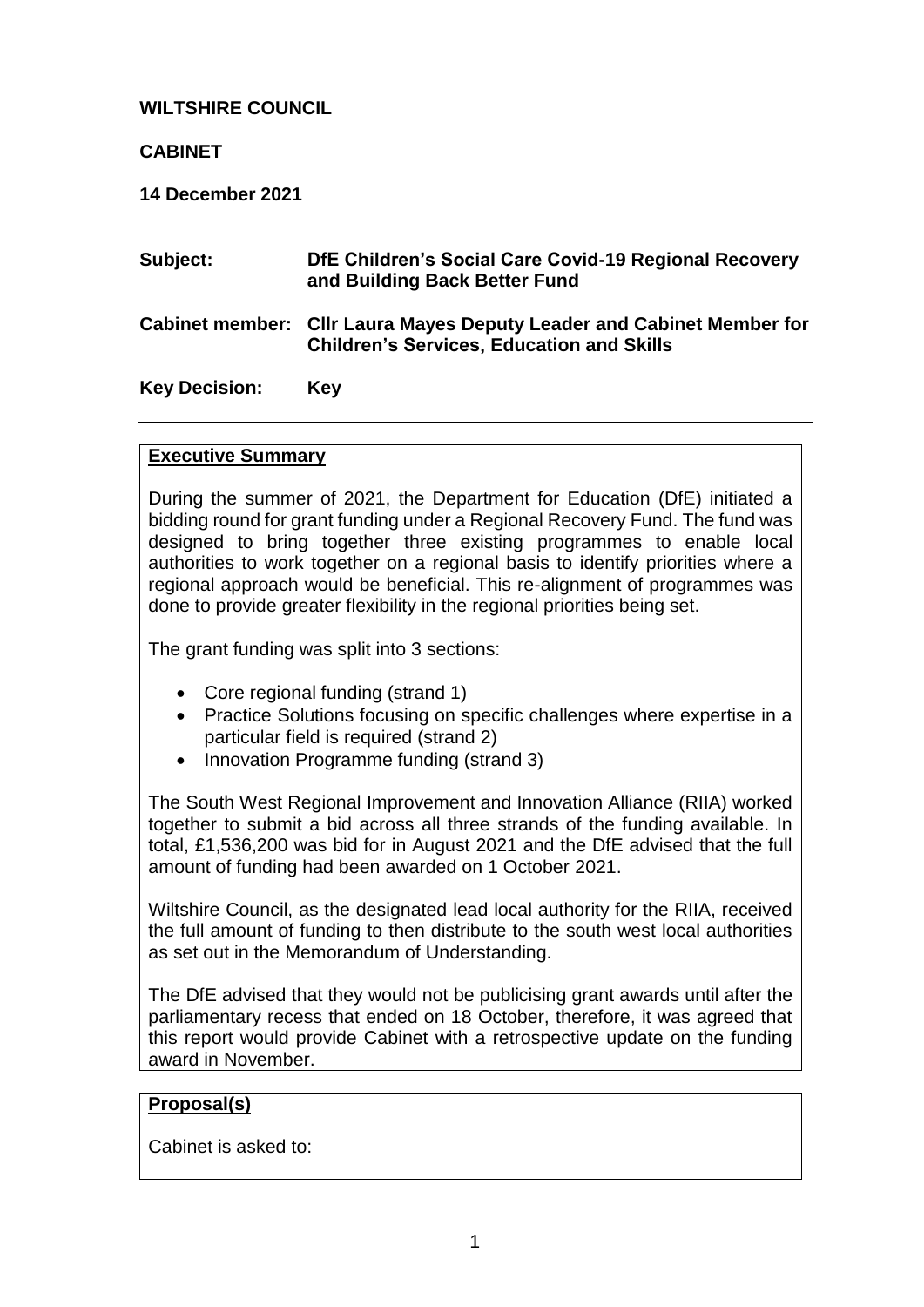- a) Note the successful outcome of the Regional Recovery Funding bid across the South West
- b) Approve the acceptance of the receipt of funding of £1,536,200

# **Reason for Proposal**

In line with the Council's constitution, to allow the acceptance of the funding associated with DfE Regional Recovery Fund.

## **Terence Herbert Chief Executive**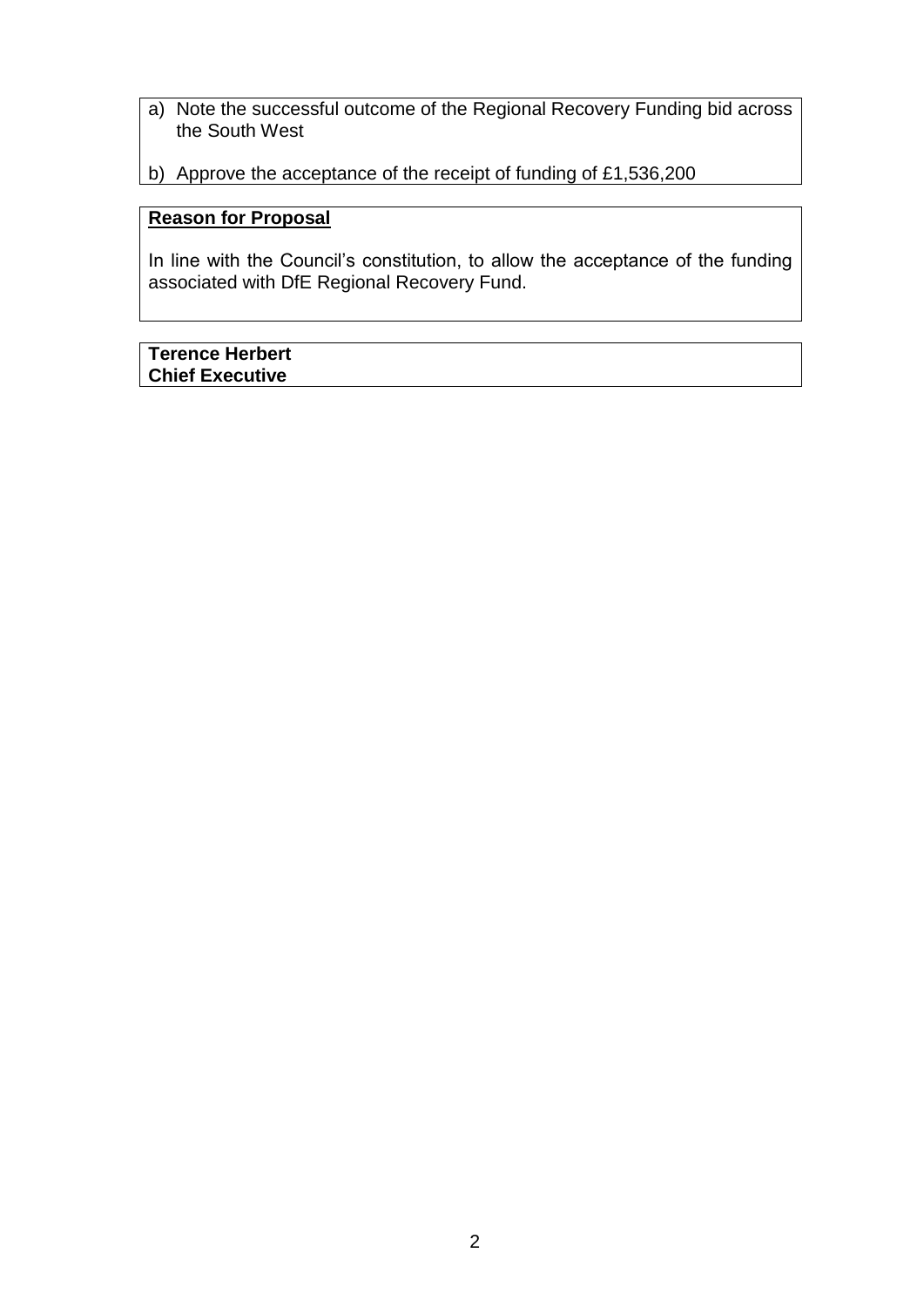#### **WILTSHIRE COUNCIL**

#### **CABINET**

**14 December 2021**

| Subject:             | DfE Children's Social Care Covid-19 Regional Recovery<br>and Building Back Better Fund                                    |
|----------------------|---------------------------------------------------------------------------------------------------------------------------|
|                      | Cabinet member: Cllr Laura Mayes Deputy Leader and Cabinet Member for<br><b>Children's Services, Education and Skills</b> |
| <b>Key Decision:</b> | <b>Key</b>                                                                                                                |

#### **Purpose of Report**

- 1. To advise Members of the successful outcome of the South West Regional Improvement and Innovation Alliance (RIIA) bid to the DfE through the Children's Social Care Covid-19 Regional Recovery and Building Back Better Fund.
- 2. To ensure that Wiltshire Council as designated lead local authority has approval to receive and distribute the funding in line with the council's constitution.

#### **Background**

- 3. The DfE advised in early summer 2021 that it was amalgamating three existing programmes of funding into the Regional Recovery Fund.
- 4. Those three programmes were the:
	- a. Regional Improvement and Innovation Alliance (RIIA)
	- b. Partners in Practice (Understanding Excellence)
	- c. Innovation Programme
- 5. The intentions set out by the DfE were that the realignment would strengthen existing structures and collaboration between regions and the DfE and allow RIIA's to make regional plans that would drive forward their collective recovery goals.
- 6. The funding bids were structured into three strands
	- a. Strand 1 Core funding which ensures that all local authorities in the region benefit
	- b. Strand 2 Practice Solutions Funding which focused on six specific practice areas. Any local authority rated good or outstanding overall and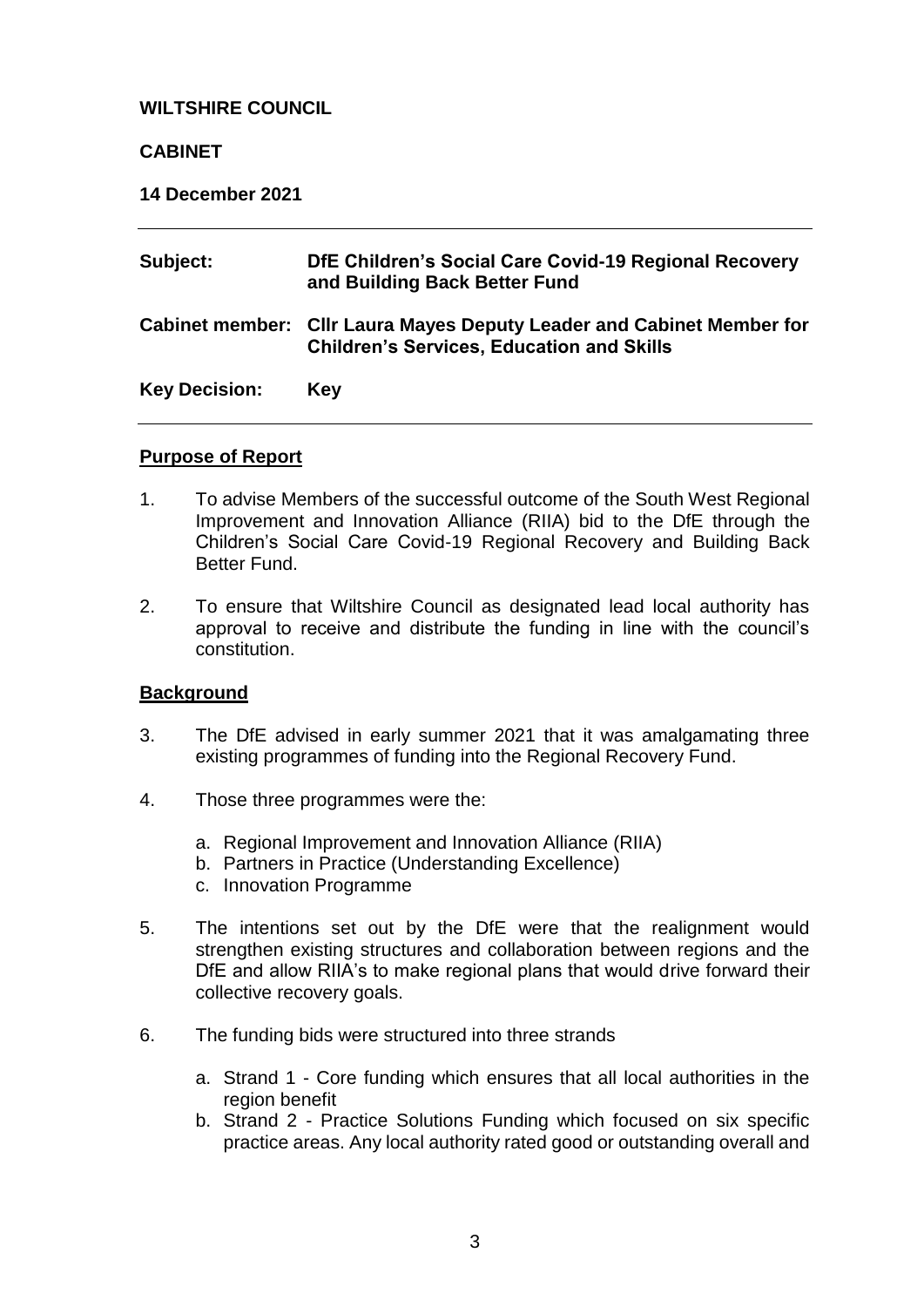across all sub-judgements were able to lead on these areas supporting other local authorities if the relevant eligibility criteria were met

- c. Strand 3 Innovation Programme funding which enabled local authorities to 'pump prime' funding to scale and spread the best innovation projects within a region
- 7. Bid submission included a regional recovery plan that identified the regional priorities which each local authority in the region signed up to as part of the RIIA Memorandum of Understanding.
- 8. Timescales for bidding were short and all bids were due in on 13 August 2021.
- 9. All funding is expected to be used by the 31 March 2022.
- 10. The South West RIIA worked to submit bids across as many areas of the funding as possible and it's submission bid for £1.5m of funding for the region.
- 11. The outcome of bids were notified at the beginning of October and is set out in the table below:

| LA                          | <b>Strand</b>           | <b>Funding</b> | <b>Successful?</b> |
|-----------------------------|-------------------------|----------------|--------------------|
|                             |                         | <b>Agreed</b>  |                    |
| Regional                    | 1 - Core Funding        | £315,000       | Yes                |
| <b>Dorset</b>               | 1 - Optional Funding    | £70,200        | Yes                |
|                             | (Workforce)             |                |                    |
| South                       | 1 - Optional Funding    | £24,900        | Yes                |
| Gloucestershire             | (Placement Sufficiency) |                |                    |
| Swindon                     | 1 - Optional Funding    | £15,000        | Yes                |
|                             | (Workforce)             |                |                    |
| <b>Bristol</b>              | 1 - Optional Funding    | £190,000       | Yes                |
|                             | (Best Practice)         |                |                    |
| <b>Bristol</b>              | 1 – Optional Funding    | £10,000        | Yes                |
|                             | (Workforce)             |                |                    |
| Wiltshire (with             | 2 - Project 2           | £250,000       | Yes                |
| Swindon and Dorset)         | Safeguarding Extra      |                |                    |
|                             | <b>Familial Harm</b>    |                |                    |
| Wiltshire (with             | 2 - Project 4           | £80,000        | Yes                |
| <b>BANES)</b>               | Safeguarding Infants    |                |                    |
| Wiltshire (with             | 2 - Project 6c (Digital | £48,000        | Yes                |
| Swindon, Dorset and         | Recovery)               |                |                    |
| Bristol)                    |                         |                |                    |
| North Somerset (with        | 3 - Mockingbird         | £329,000       | Yes                |
| Dorset, Devon and           |                         |                |                    |
| South                       |                         |                |                    |
| Gloucestershire)            |                         |                |                    |
| Devon, South                | 3-PAUSE                 | £204,100       | Yes                |
| Gloucestershire,            |                         |                |                    |
| <b>Wiltshire and Dorset</b> |                         |                |                    |
| <b>Total funding agreed</b> |                         | £1,536,200     |                    |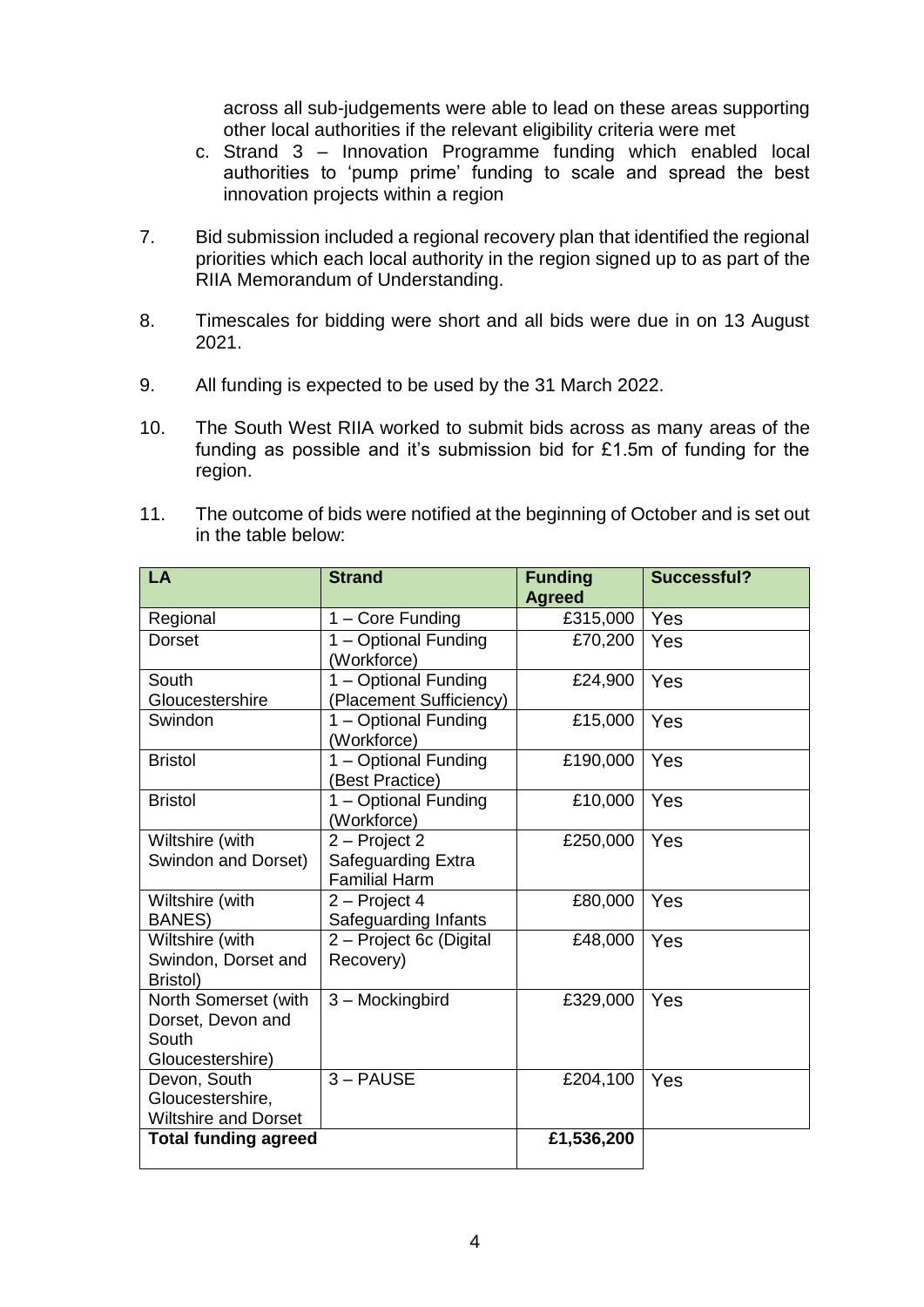- 12. The South West was successful at receiving the full amount bid for in this bidding round.
- 13. The DfE indicated when the outcome notifications were sent that wider publicity of the awards would not be made under after the parliamentary recess ended on 18 October and therefore it was not possible to bring this item as a public item to October Cabinet.
- 14. The DfE has indicated that regional funding could be delivered in this way in future years.

## **Main Considerations for the Council**

- 15. The bids submitted by the South West are aimed at accelerating learning across the region in a number of key areas that can be completed within the spending timescales.
- 16. Wiltshire Council as the designated lead authority will receive the full amount of funding awarded and will then distribute to other local authorities or to the partner agencies involved.
- 17. Wiltshire Council will be required to hold the central core funding for the region to be used for self-assessment and peer challenge activities prior to the 31 March 2022.
- 18. As the total amount of funding to be received by the council exceeds the relevant thresholds in accordance with the constitution Cabinet needs to formally resolve the acceptance of the grant funding and its subsequent expenditure.

## **Overview and Scrutiny Engagement**

19. Due to the nature of the decision and the publicity restrictions report engagement with scrutiny has been informal.

## **Safeguarding Considerations**

20. The DfE Recovery Fund is intended to support the work of children's social care so all bids and projects should lead to improved safeguarding practice across the south west and Wiltshire.

## **Public Health Implications**

21. None have been identified as arising directly from this report.

## **Procurement Implications**

22. None have been identified as arising directly from this report.

## **Equalities Impact of the Proposal**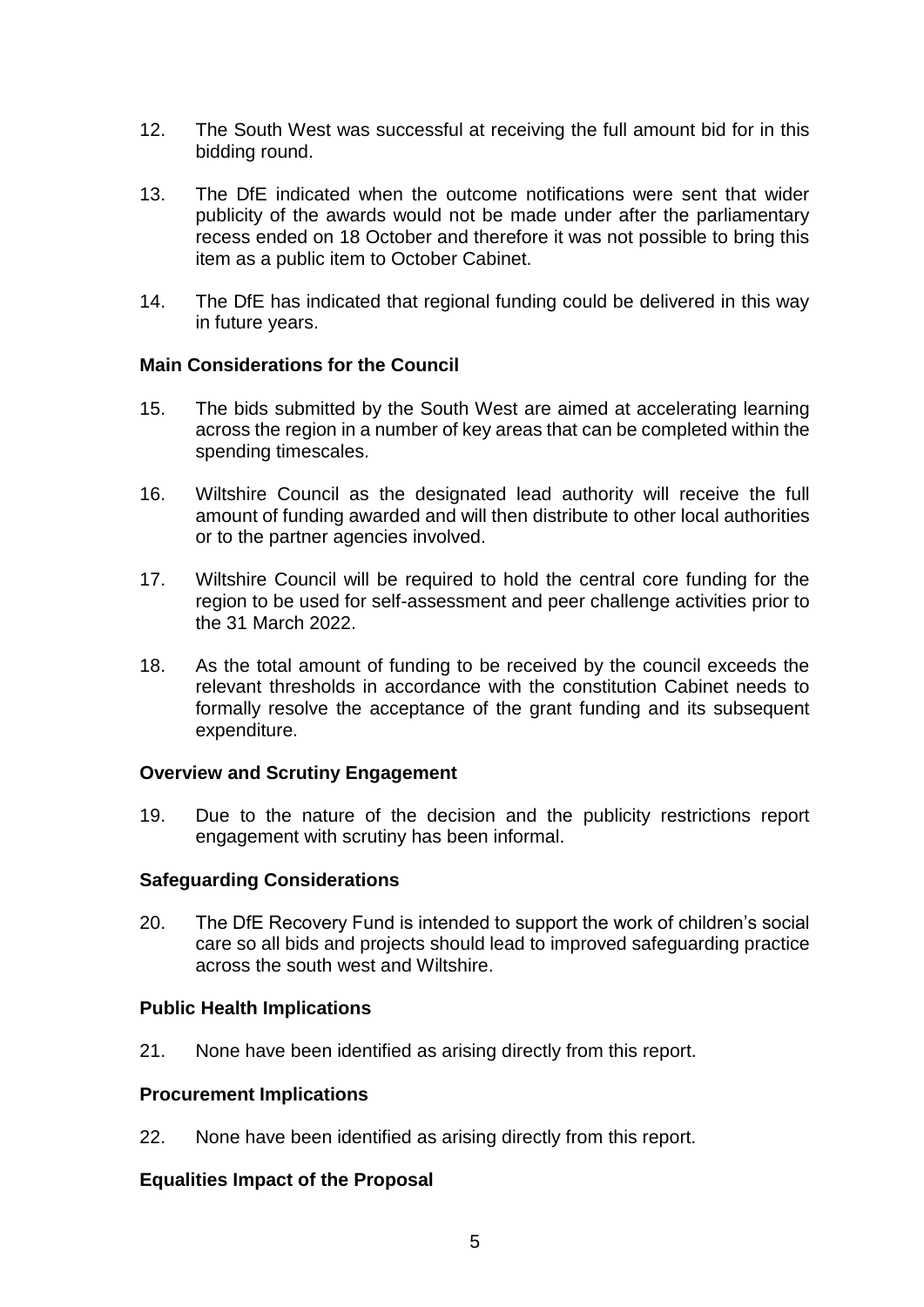23. None have been identified as arising directly from this report.

# **Environmental and Climate Change Considerations**

24. None have been identified as arising directly from this report.

#### **Risks that may arise if the proposed decision and related work is not taken**

- 25. The Council would not be in line with its constitution by formally resolving to offer and receive the associated funding and commitment to future spend to improve regional recovery.
- 26. The South West would lose £1.5m of DfE funding that will be used to improve and spread best practice across the region.

#### **Risks that may arise if the proposed decision is taken and actions that will be taken to manage these risks**

27. Although viewed as minimal there is a risk that the funding will not be spent by the deadline set by the DfE. This is mitigated by paragraph 30, below.

#### **Financial Implications**

- 28. The financial implications are implicit in the information set out in this report and the risks identified above. As the lead designated local authority, Wiltshire Council has the responsibility of accepting and distributing the regional funding as set out in the grant award table.
- 29. Whilst the DfE has stated that the funding should be spent by  $31<sup>st</sup>$  March 2022 they acknowledge the timeframe pressures and as such are paying the monies up front and will not be requiring grant returns or detailed proof of spend, the spend information will be captured in informal catch ups between policy leads and the lead local authority. If there is an underspend, funds can be moved to other regional priorities.
- 30. As such and in order to maximise the funding, it is possible that funds can be badged against existing recovery activity in this financial year and a reserve set up to extend activity into 2022-23 if required. This will be examined as part of the year end procedures.

## **Legal Implications**

31. None have been identified as arising directly from this report.

## **Workforce Implications**

32. None have been identified as arising directly from this report.

#### **Options Considered**